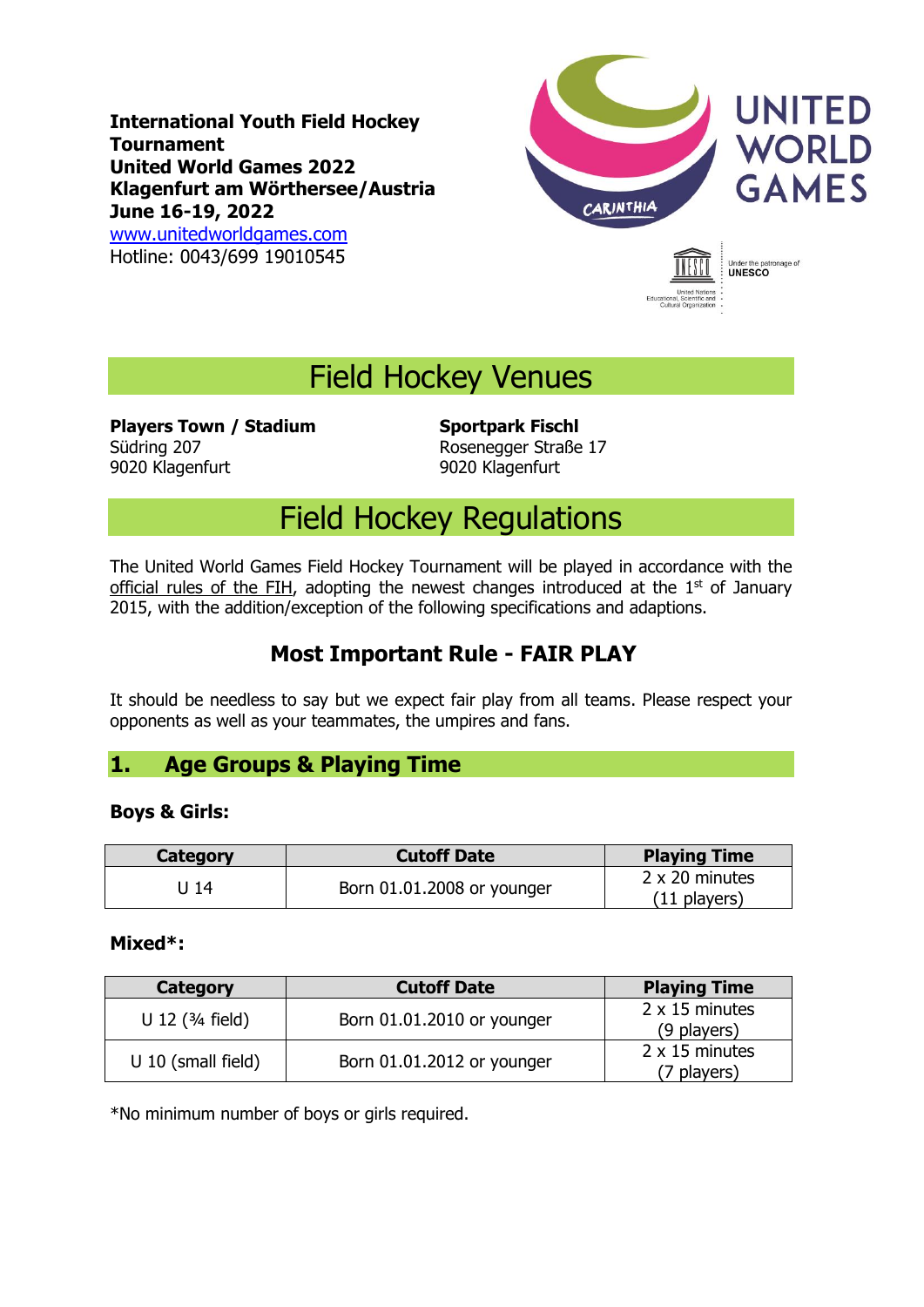#### **Exception permits:**

Due to different cutoff dates of the various **national Field Hockey Federations**, exceptions may be issued in accordance with our statutory exception rule. As per this rule, a **maximum of 2 players per team** is allowed to **exceed** the **respective age limit** by up to but **no more than 6 months**. These players must be announced to the Organizing Committee and marked on the corresponding Squad List accordingly.

## **2. Squad List & ID Checks**

For **each participating team a squad list has to be submitted** to the Organizing Committee (via email to [office@unitedworldgames.com\)](mailto:office@unitedworldgames.com), which will be checked, signed and handed out to the respective team representatives upon checking in in Klagenfurt. The coaches are requested to carry the signed squad list, as well as **player's licences or IDs of all athletes with them to all games**. Upon request, every player must be able to verify his or her identity by showing a valid photo ID card. In case of a suspected violation of a cutoff date or the use of an ineligible player, squad list and ID have to be checked in coordination with the referee/venue supervisor. A **violation results in an automatic defeat** for the concerned team.

Generally it is allowed for athletes to play in 2 separate teams, as long as they are not entering the same competition, yet they also have to appear on the respective squad lists of both teams (a player of the U10 tournament may for example also be a member of a team participating in the U12 competition and compete for both teams, provided the tournament schedule allows it).

Should a club enter one and the same competition with more than one team, they are forbidden to move players between these teams, **athletes may only appear on the squad list of ONE team per competition**.

Additionally, **girls** are allowed to play in **boys categories**. These girls are allowed to **exceed the age limit by up to 1 year.**

### **3. Squad Size & Substitution of Players**

The players mentioned in the squad list can be substituted unlimitedly throughout a game. Every substitution has to be announced to the umpire. There is no restriction concerning the squad size.

### **4. Tournament Mode**

Group phase with Round Robin followed by Play Offs.

#### **The ranking in the group stage will be decided by points:**

| Win  | 3 Points |
|------|----------|
| Draw | 1 Point  |
| Loss | 0 Points |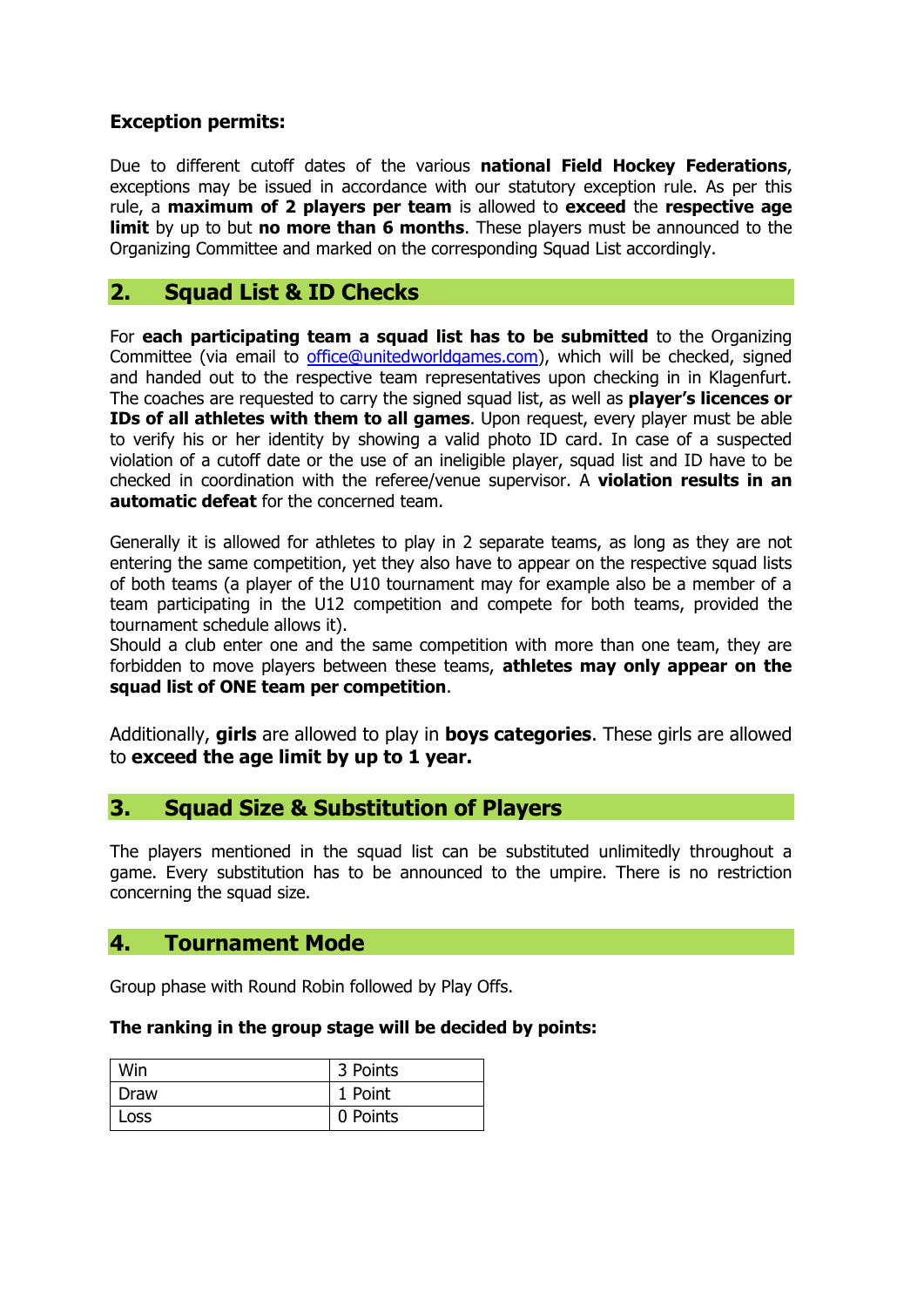#### **Teams will be ranked according to the following criteria:**

- a) Number of points
- b) Direct duel In case of two or more teams on equal points, only the matches between these teams will count to determine their ranking, in case of equal points from the games played against each other, the goal difference from these games will be taken into account
- c) If teams have the same goal difference from games played against each other, the number of scored goals in these games will be taken into account
- d) Goal difference in all games
- e) Number of goals scored in all games
- f) Number of wins in all games
- g) The last resort is a decision by drawing lots (computerised random generator)

In case best ranked  $2^{nd}$ ,  $3^{rd}$ ,  $4^{th}$  or  $5^{th}$  (etc.) have to be determined, the ranking of said teams will be made by the following criteria:

- Total number of points/Number of games
- Goal difference
- Higher number of scored goals
- Decision by drawing lots [\(computerised](http://de.pons.com/%C3%BCbersetzung/englisch-deutsch/computerised) random generator)

## **5. Rule Specification for the U10**

The following rule applies to the U10 competition: In case of a non-deliberate foul within the circle there will be a 10 second shoot out to be taken from a marked spot halfway between the middle line and the place used to restart the long corner. In case of a deliberate foul a penalty stroke will be given.

#### **6. Insurance & Disclaimer**

The participants are not insured through the organizers. It is up to the coach of each team to make sure that his/her players and all the participants of the team are insured during the event. The organizers do not assume any kind of liability in case of illness, accidents or loss/theft of personal belongings.

With their participation the athletes accept the disclaimer of warranty for any kind of damage. No claims can be asserted against the organizing committee, the event sponsors, the city of Klagenfurt and the province of Carinthia regarding damage or iniuries.

Every athlete has to make sure that they are fully physically capable of participating without any medical objections.

**For all players:** Do not leave any valuable things and/or expensive clothing and/or shoes in the locker rooms.